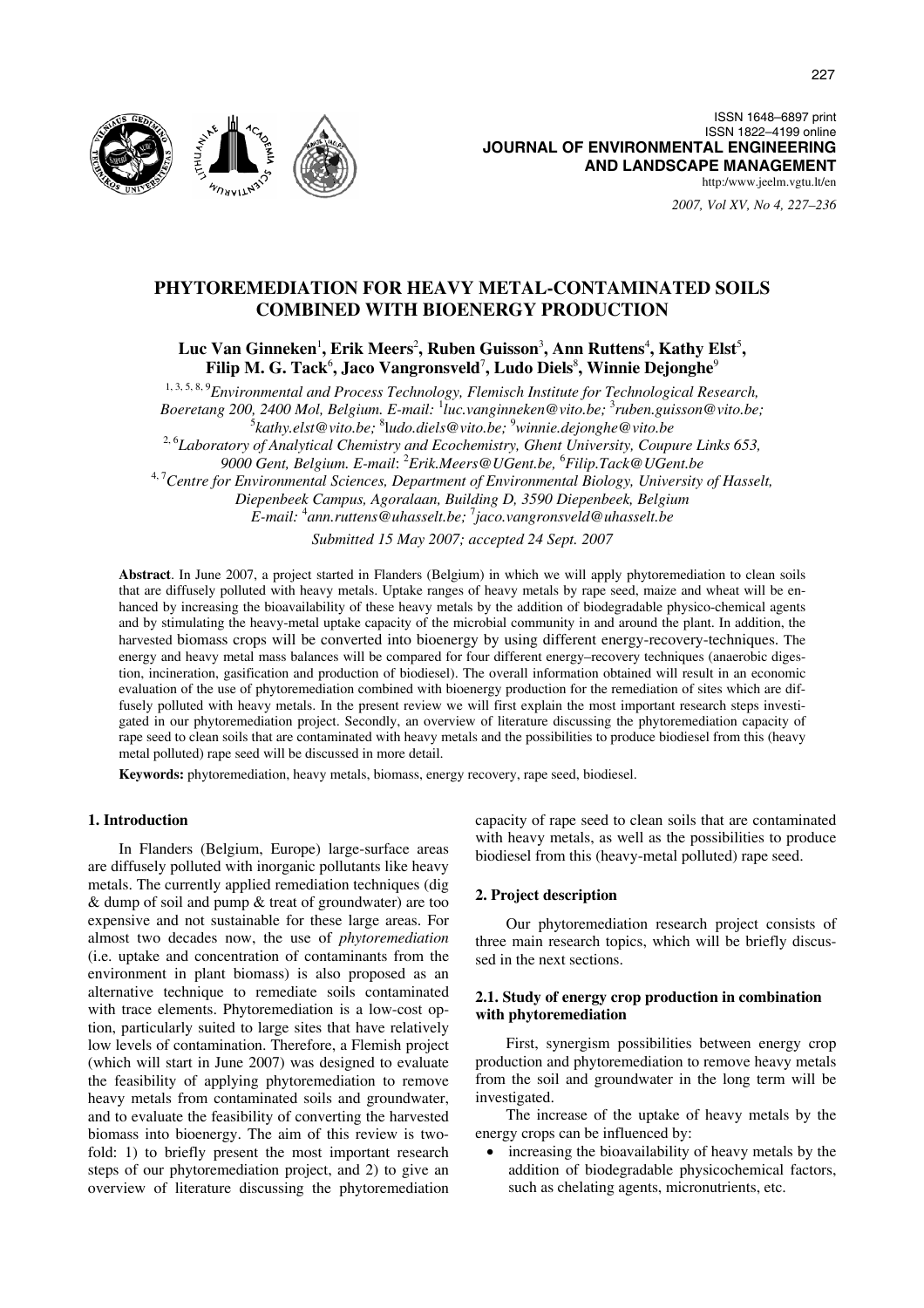• stimulating the heavy-metal uptake capacity of the microbial community in and around the plant.

This faster uptake of heavy metals will result in shorter and therefore less expensive remediation periods. However, with the use of synthetic chelating agents, the risk of increased leaching must be taken into account.

# **2.2. Study of energy crop valorization**

Next, the valorization of the bioenergy crops by different energy-recovery-techniques (incineration, gasification, anaerobic digestion and pure plant oil production) will be studied (Fig 1).

The energy balances and heavy metal mass balances will be compared for the four studied energy-recoverytechniques. As the valorization of contaminated biomass might have effects on the process of these techniques (flue gasses, slag, microbial organisms), recommendations will be made in order to adjust certain process parameters as well.

# **2.3. Economic study**

.

The overall information obtained will finally result in an economic evaluation of the use of phytoremediation combined with energy crop production for the remediation of sites diffusely polluted with heavy metals. This is necessary because the feasibility of the long-term strategy of phytoremediation has to be tested against the current remediation techniques.

Several energy crops will be applied, including rape seed, maize, wheat, and short rotation coppice (Fig 2). The phytoextraction potential of the species, the fate of heavy metals in the plants, and the potential of these crops for the sustainable management of these contaminated soils and the production of bioenergy will be explored.

**3. Potential of phytoremediation with rape seed together with the production of biodiesel for the remediation of soils polluted with heavy metals in Europe: an overview** 

# **3.1. Estimation of the area polluted with heavy metals in Europe**

Among the many heavy metals released from various products and processes, cadmium, lead and mercury are of great concern to human health because of their toxicity and their potential to cause harmful effects at low concentrations and to bioaccumulate.

Studies in the Kempen region in Belgium and the Netherlands stipulated that in some cases the standards for heavy metal content in green vegetables in soils with a low pH were exceeded [1]. The production of energy crops as phytoremediator seems feasible in these cases.



**Fig 1.** Representation of studied techniques to produce bioenergy from energy crops used in the remediation of soils contaminated with heavy metals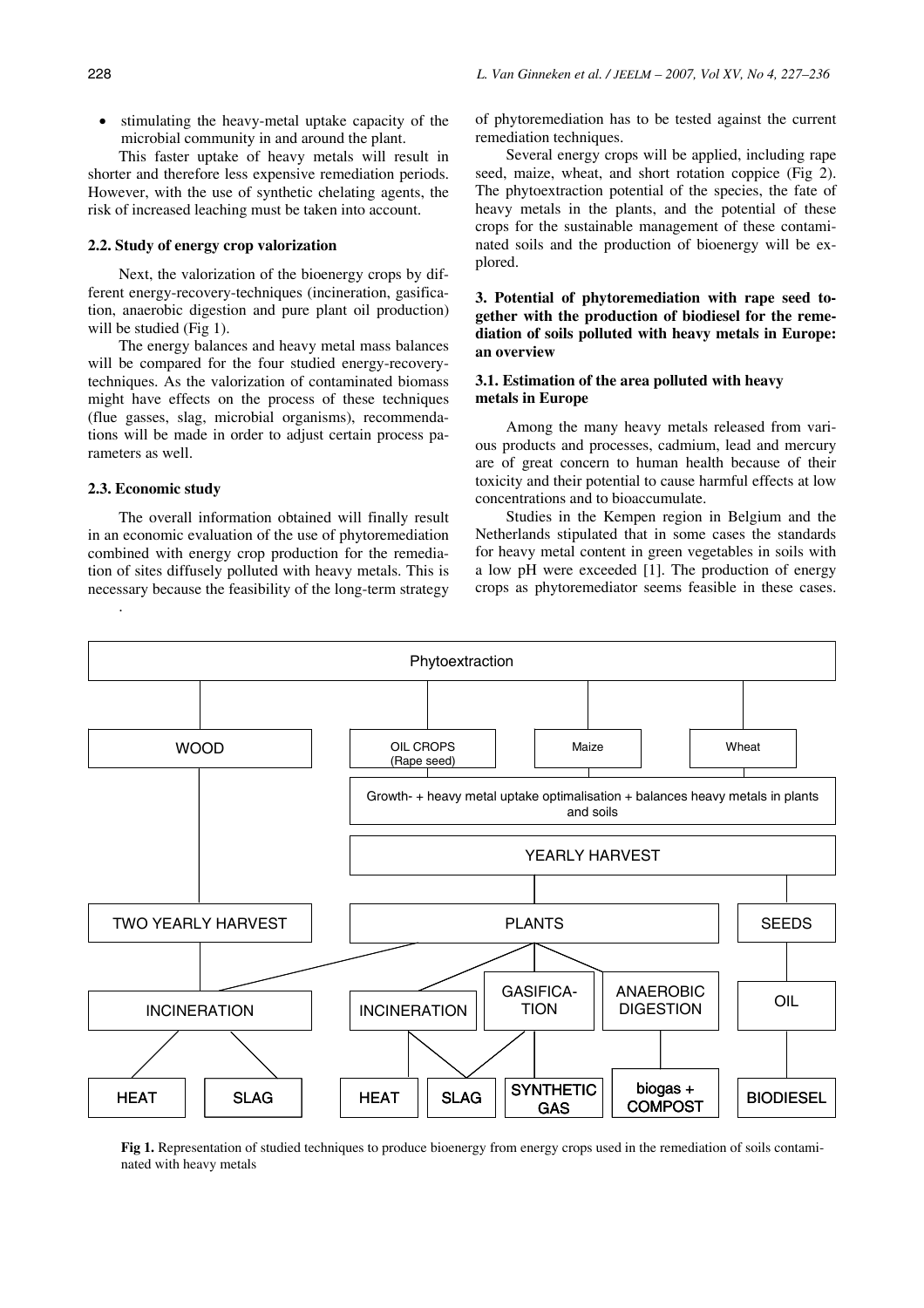

**Fig 2.** The uptake of heavy metals, the winning of bioenergy and the use of plants to remediate soils polluted with heavy metals will be optimized and evaluated economically for short rotation coppice, rape seed, maize and wheat

A survey of the European Environment Agency says that although there may not be severe widespread soil contamination with heavy metals in Europe, there are many localized areas where intense heavy-metal contamination is known to exist (hot spots) [2].

Fig 3 shows the location of zones with high probability of soil contamination through heavy industry (pink spots). The EEA report [2] repeatedly notes the lack of available and coherent scientific data on soil heavy-metal contamination: 'there is no harmonized monitoring of local soil contamination in Europe and many countries do not yet have national inventories'. Hence the map was made by using the location of areas of heavy industry as a proxy data set.



**Fig 3.** Probable problem areas of local contamination in Europe [2]

Nevertheless, Fig 3 gives a good indication of the extent of soil contamination due to heavy industries, which are likely to be related to heavy-metal contaminations. The areas where the probability of occurrence of local contamination is high are located in North-West Europe, from Nord-Pas de Calais in France to the Rhein-Ruhr region in Germany, across Belgium and the Netherlands. Other areas include the Saar region in Germany; northern Italy, north of the river Po, from Milan to Padua; the region located at the corner of Poland, the Czech Republic and the Slovak Republic, with Krakow and Katowice at its centre (the so-called Black Triangle); and the areas around all major urban agglomerations in Europe. At least the conclusion can be made that hot spot soil contamination by heavy industries is not a marginal phenomenum [2]*.* 

According to official emission data, total anthropogenic emissions of lead in European countries in 2004 were 5 580 tonnes. In the most pollution-loaded areas of such countries as Belgium, Germany, Portugal, Poland, Greece, etc. (Fig 4), deposition fluxes often exceed 2 kg/km2 /y [3]*.* 



**Fig 4.** Spatial distribution of lead depositions in Europe in 2004 [3]

The total deposition of cadmium from anthropogenic sources to European countries in 2004 is estimated at 181 tonne. The highest anthropogenic depositions (Fig 5) were obtained for the FYR of Macedonia, followed by Slovakia, Bulgaria and Poland [3].

# **3.2. Potential of rape seed for removal of heavy metals from the soil**

Phytoremediation is regarded as a non-intrusive, inexpensive approach for remediating environmental media, and is being pursued as a new approach for the cleanup of contaminated soils, water and ambient air [4]. Phytoremediation in general implies the use of plants (in combination with their associated micro-organisms) to remove, degrade or stabilize contaminants [5]. One pos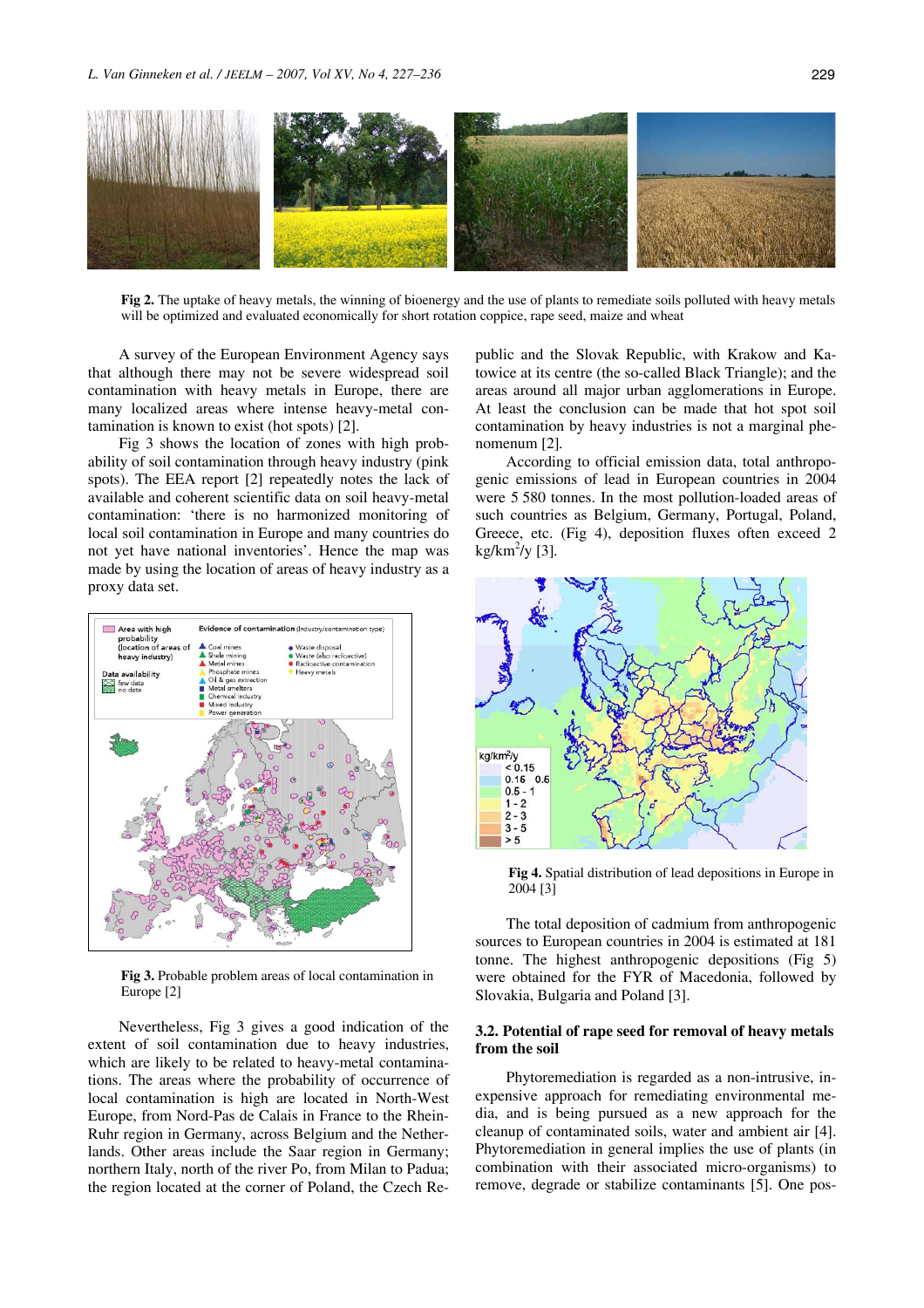sible phytoremediation option is the phytoextraction of contaminants. Phytoextraction is based on the accumulation of contaminants in harvestable plant tissues [6] and their subsequent removal by harvesting the plants. It is mostly described in literature for metals (Ag, Cr, Co, Cd, Cu, Hg, Mn, Mo, Ni, Pb, Ni, Zn), metalloids (As, Se), radionuclides (Sr, Cs, Pu, U) and non-metals (B). Metal phytoextraction research and applications can be subdivided in two directions: on the one hand, the use of natural hyperaccumulators, such as *Alyssum bertolonii* or *Thlaspi caerulescens,* and, on the other hand, the use of high biomass agronomic crops in which (increased) accumulation may be induced by the use of metalmobilizing soil amendments.



**Fig 5.** Spatial distribution of cadmium depositions in Europe in 2004 [3]

Because of the long required remediation times of phytoextraction, necessary for the removal of heavy metals from moderately contaminated soils (years to decades), Meers [7] argued that phytoextraction could only be considered feasible when the biomass produced during the phytoremediation process could be economically valorised. The authors stated that the use of metalaccumulating bioenergy crops might be suitable for this purpose.

One of the directions in which our research is currently evolving, is the use of oil-producing plant species, such as rape seed (*Brassica napus*) for phytoextraction purposes, or more in general for the sustainable use of metal-contaminated land. Several plants of the family of the Brassicaceae are capable of accumulating high metal concentrations in their above-ground plant parts. Extreme examples are the metal hyperaccumulators mentioned above [8, 9]. *Thlaspi caerulescens,* for example, has long been known to be capable of accumulating Zn concentrations in its foliar dry matter in excess of 10 000 mg.kg–1 [10]. Robinson et al. [11] reported that *T. caerulescens*, at a biomass yield of  $2.6$  t.ha<sup>-1</sup> and a dry weight concentration of 1.16 % for Zn and 0.16 % for Cd could annually remove 60 kg of Zn and 8.4 kg of Cd per ha. A major

drawback of hyperaccumulating plant species in the context of phytoextraction, is that they are generally slow growers with a low biomass production. This impairs their phytoextraction applications, since the metal removal efficiency is determined by the harvestable plant biomass multiplied by the concentration of heavy metals contained within this biomass. Another drawback is the fact that extreme concentrations in the soil may be a prerequisite for vigorous plant growth and the ability to compete with other faster growing, non-accumulating plant species. Moreover, agronomic practices for most of these species are not well established (e.g. pest and weed control). Also, the fact that hyperaccumulation is often metal-selective (only 1 or 2 metals), and possible diffusion limitations at the soil level reduce the overall suitability of hyperaccumulators for phytoextraction purposes.

However, within the Brassica genus, there also exist some other species which show the tendency to accumulate high metal concentrations, and which can be characterized as metal accumulators. Some of these species grow fast and produce a high biomass. Examples are *Brassica juncea* (Indian mustard), *Brassica rapa* (field mustard) en *Brassica napus* (rape) [12]. *Brassica juncea*  was shown to accumulate high levels of heavy metals including Cd, Cr, Cu, Ni, Pb and Zn under certain conditions which particularly enhance the solubility of metals in the soil [13–16]. Do Nascimento et al. [17] argued that metal accumulation in *Brassica juncea* could be achieved just as efficiently with degradable low-molecular-weightorganic-acids than by synthetic chelators. Meers et al. [18] found that of four agronomic species tested, *Brassica rapa* exhibited the highest affinitity for accumulating Cd and Pb from the soil, either with or without additional use of mobilizing soil amendments. However, accumulation was too low to consider phytoremediation as the sole objective. Marchiol et al. [19] found that two *Brassica* species (*Brassica napus* and *Raphanus sativus)* were moderately tolerant when grown on a multi-metalcontaminated soil. They concluded that this species could possibly be used with success in marginally polluted soils where their growth would not be impaired, and the extraction of heavy metals could be maintained at satisfying levels. In contrast with hyperaccumulators, *Brassica napus* is one of the oldest cultivated oil crops. In field experiments conducted at two different metalcontaminated sites in Belgium and the Netherlands, Cd concentrations in 18 different rape seed accessions ranged between 3.6 to 8.1 mg/kg DW at a total soil Cd concentration of 5.5 mg Cd/kg soil DW for the Belgian site, and between 5.2 and 11.3 mg/kg DW at a total soil Cd concentration of 2.5 mg Cd/kg soil DW for the Dutch site [20]. Ebbs and Kochian [12] reported Cd concentrations in *B. napus* shoots of 3 mg/kg DW after a growing period of 3 weeks in a neutral silty soil with total Cd concentrations of 40 mg/kg. Zinc concentrations in the same plants were about 600 mg/kg DW. No adverse effects on plant growth were observed at these concentrations.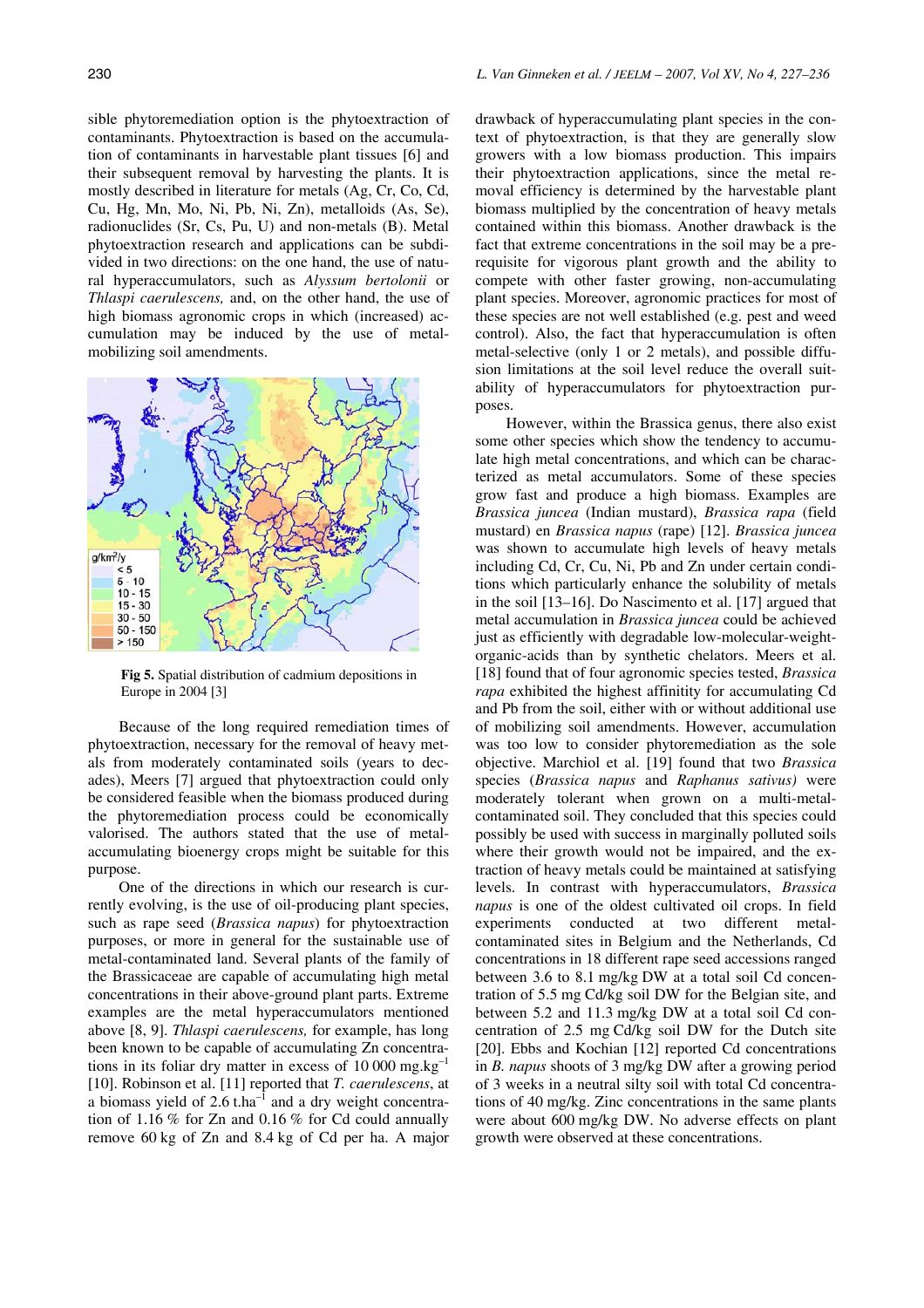# **3.3. Production of biodiesel fuel from rape seed oil by transesterification**

After harvesting rape seed from a contaminated site, the seeds may be further processed to obtain the rape seed oil. The main processing steps include: i) cleaning the seeds, ii) preconditioning the seeds by heating, iii) flaking the preheated seeds, iv) cooking the flakes, v) separating the oil and cake by pressing the flakes, vi) extracting the oil remaining in the cake with hexane, and finally vii) refining the crude rape seed oil. Refining of crude vegetable oil is carried out to remove unwanted minor components to produce a stable oil. The process involves the removal of phospholipids and free fatty acids in the degumming and neutralization steps. The oil is then bleached to remove color pigments, and deodorized to remove odoriferous compounds by distillation at high temperature under vacuum. As such, a refined vegetable oil can be obtained.

Low-molecular-weight organic liquids can be produced from (refined) vegetable oil (such as rape seed oil) and can be used or are proposed as fuel for vehicles. The concept of using vegetable oil as a fuel is as old as the combustion engine itself. Rudolf Diesel developed the diesel engine with the full intention of running it on a variety of fuels – including vegetable oil – and even used peanut oil as a fuel to demonstrate his engine at the Paris World Exhibition in 1900 [21, 22].

There are several ways of using vegetable oils – either virgin or waste – as an alternative fuel. These include: i) direct use and blending with diesel fuel, ii) creation of microemulsions with alcohols, and iii) thermal cracking (pyrolysis) [23]. There are, however, known problems related to these primary options to produce biofuels from vegetable oils [23]. The high viscosity, acid composition, free fatty acid content, and gum formation make it impractical and not very favourable for using straight vegetable oils and/or their blends in diesel engines. A lower cetane number, lower energy content and carbon deposits on the injector tips were reported when using microemulsions of vegetable oils with alcohols. Pyrolysed vegetable oils have in general acceptable levels of sulphur, water and particulate matter, but otherwise may have unacceptable levels of ashes and carbon residues [24].

The most promising way of using vegetable (rape seed) oils as an alternative fuel, however, is believed to be transesterification [23, 25]. Transesterification is the general term used to describe the reaction in which an ester is transformed into another ester through interchange of the alkoxy moiety [25]. In the transesterification of vegetable oils (generally rape seed oil), the triglycerides (present in the oil) react with a simple alcohol (generally methanol) to produce esters (generally fatty acid methyl esters, FAMEs) and glycerol. These (methyl) esters – commonly known as biodiesel – are very similar to conventional diesel fuel, and can be used in any conventional diesel engine without any modification. Crude glycerol, obtained as a by-product from biodiesel production, can be used as a raw material, e.g. in the food, pharmaceutical and cosmetical industry.

The overall transesterification process is normally a sequence of three consecutive, reversible reaction steps [26, 27]. In the first reaction step (Fig 6), a triglyceride is reacted with alcohol to form a diglyceride, then from diglyceride a monoglyceride is obtained, and finally from monoglyceride glycerol is obtained [27].

Although the stoichiometric (molar) ratio of alcohol to triglyceride is 3:1, an excess of alcohol is used to drive the equilibrium to a maximum ester yield [22, 23, 25]. An excessive amount of alcohol, however, makes the recovery of the glycerol difficult and laborious, so the ideal alcohol/triglyceride ratio has to be established empirically [25]. The transesterification reaction also requires a catalyst to improve reaction kinetics under mild reaction conditions [23]. This is usually an alkali or an acid. The use of an enzyme biocatalyst (such as lipase) has also been under investigation in more recent years [28], but the reaction yields as well as the reaction kinetics are still unfavorable compared to the base-catalyzed reaction systems [25]. Important variables in the transesterification process include reaction temperature, molar ratio of alcohol to triglyceride, type and amount of catalyst used, and the vegetable oil feedstock quality (particularly moisture and free fatty acid content) [27].

#### **3.3.1. Alkali- and acid-catalyzed transesterification**

The base-catalyzed or acid-catalyzed transesterification of the triglycerides in vegetable oil with a simple alcohol, such as methanol and ethanol, to form glycerol and the corresponding fatty acid alkyl esters (i.e. biodiesel) has been the preferred method for biodiesel production for a long time [29]. The alkali catalysts include NaOH, KOH, and corresponding sodium and potassium alkoxides, such as sodium methoxide and sodium ethoxide [23, 27]. The acid catalysts include sulfuric, sulfonic and hydrochloric acid [23, 27]. Alkali-catalyzed transesterification is much faster than acid-catalyed transesterification [26], and is therefore most often used in commercial biodiesel production. However, a relatively long reaction time (1–8 h) is still needed even when using a basic catalyst to form the esters [30].



**Fig 6.** The overall transesterification process of a vegetable oil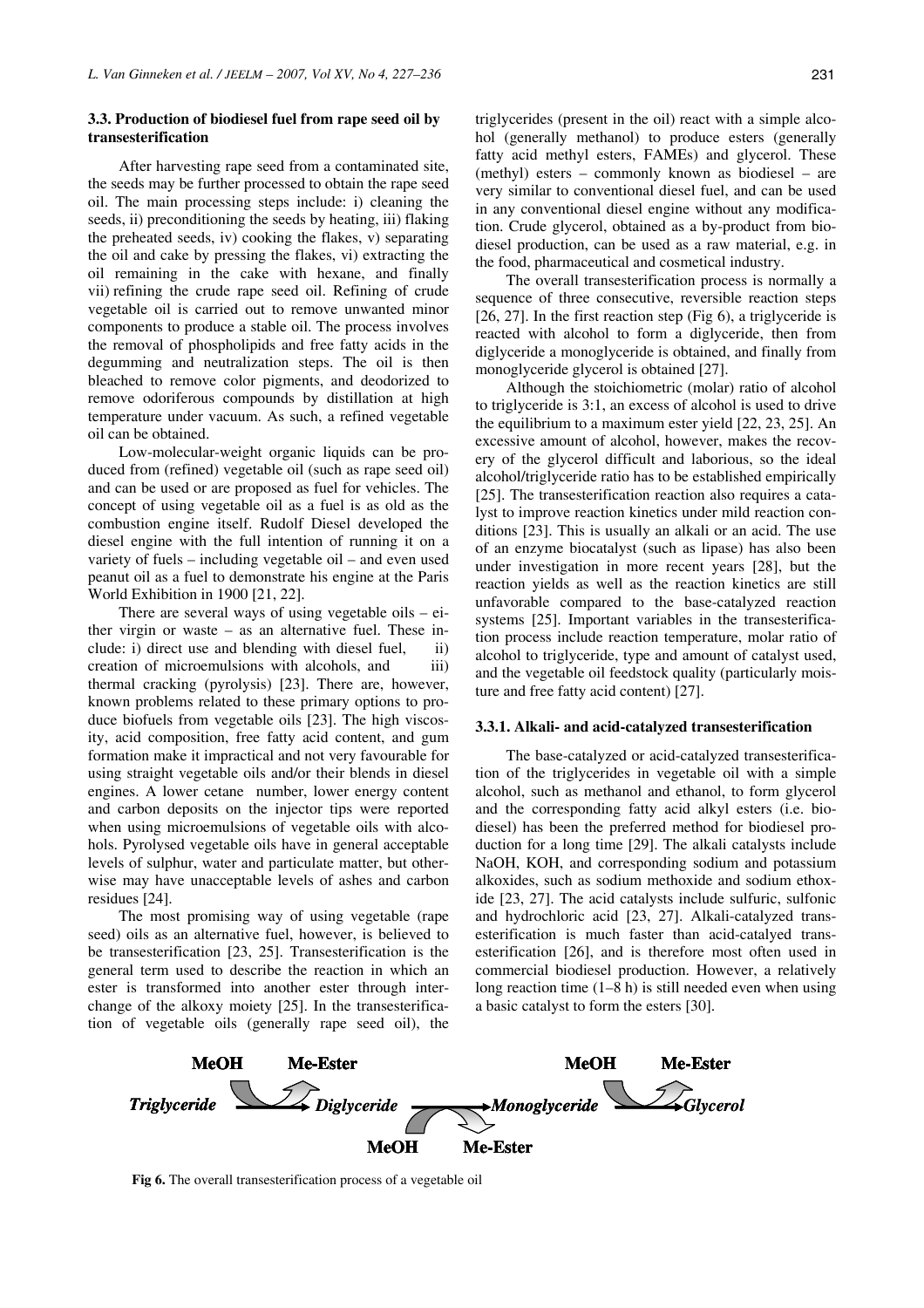Crude rape seed oil, obtained by pressing oil from rape seeds, usually contains free fatty acids (FFAs), phospholipids, sterols, water, odorants and other impurities [22]. Even refined rape seed oil contains some small amounts of FFAs and water. These FFAs and water contents have significant effects on the transesterification of glycerides with alcohols [23]. For alkali-catalyzed transesterification, the triglycerides and alcohol must be substantially anhydrous because water causes a partial reaction change to saponification, which produces soap [22, 23]. This soap consumes the catalyst and reduces the catalytic efficiency, as well as causing an increase in viscosity and difficulty in achieving separation of glycerol [31]. Also FFAs are known to react with the alkaline catalyst in the conventional process and form saponified products during the transesterification reactions for biodieselfuel production. This makes downstream processing (i.e. removal and separation of both the catalyst and the saponified products from the glycerol and fatty acid methyl esters) quite complex and renders the production of biodiesel quite costly. Although reaction rates are slow, the use of an acid catalyst (such as sulfuric acid) has been found to be useful for pretreating high free fatty acid feedstocks to convert the FFAs to esters [22, 32]. This can be followed by a standard alkali-catalyzed transesterification to convert the triglycerides to alkyl esters [32].

To overcome these problems associated with the conventional, acid-catalyzed or base-catalyzed process, different authors recently suggested to use supercritical alcohols without the use of a catalyst as an alternative reaction medium. Since non-catalytic transesterification in supercritical alcohols seems to offer notable advantages over the conventional processes (Table 1), this topic will be discussed in the next section.

### **3.3.2. Transesterification in supercritical alcohols**

Saka and Kusdiana [30] published the first fundamental study on biodiesel fuel production from rape seed oil in supercritical methanol. In their set-up, rape seed oil was contacted with methanol in its supercritical state for a very short period of time in the absence of a catalyst. A pure component is considered to be in its supercritical state if its temperature and pressure are higher than the critical values (Fig 7), which, for pure methanol, are equal to Tc = 239.5 °C and pc = 80.8 bar. In another study, Kusdiana and Saka [33] reported on the kinetics of transesterification of rape seed oil to biodiesel fuel in both subcritical and supercritical methanol under different reaction conditions of temperature and reaction time without using any catalyst. Runs were made in a batchtype reaction vessel with temperatures ranging from 200 °C (subcritical in temperature) to 500 °C (supercritical state) and with different molar ratios of methanol to rape seed oil (3.5:1 to 42:1). The conversion rate of rape seed oil to its methyl esters was found to increase dramatically in the supercritical state. Since supercritical methanol has a hydrophobic nature and a lower dielectric constant, non-polar triglycerides can be well solvated by supercritical methanol to form a single phase oil/methanol mixture. This phenomenon is likely to promote the transesterification reaction of rape seed oil. The overall reaction was found to proceed as a first order reaction as a function of the concentration of triglycerides and reaction temperature. Similar results were also obtained by Weyten et al. [34, 35], who studied the kinetics of soybean oil transesterification in supercritical methanol in both batch and continuous mode, and by Madras et al. [36], who studied the kinetics of sunflower oil transesterification in supercritical methanol and ethanol in a batch system. Kusdiana and Saka [37] also reported on the methyl esterification of FFAs of rape seed oil in supercritical methanol. This study was undertaken because FFAs (which are present in commercially available crude oils and fats) are known to react with the alkaline catalyst in the conventional process and form saponified products during the transesterification reactions for biodiesel fuel production. Their results showed that FFAs of rape seed oil could be methyl esterified in supercritical methanol. Methyl esterification of saturated fatty acids proceeded better at temperatures above 400 °C in supercritical methanol, while for the unsaturated fatty acids, a lower temperature of 350 °C was more appropriate. Since a total yield of 95 % of methyl esters could be obtained by methyl esterification of FFAs at 350 °C (which is similar to the conversion obtained by transesterification of rape seed oil at the same temperature), the authors concluded that the best condition for both reactions (i.e. methyl esterification of FFAs and transesterification of triglycerides), which take place simultaneously, is at a temperature of 350 °C. In addition, Warabi et al. [38] showed that transesterification of triglycerides (rape seed oil) was slower in reaction rate than alkyl esterification of fatty acids for different alcohols employed, proving that FFAs present in vegetable oil would be completely converted to alkyl esters under the treatment of transesterification in the supercritical alcohol treatment. Furthermore, it was observed that (commercially-available) saturated fatty acids, such as palmitic and stearic acids, had slightly lower reactivity than those of unsaturated fatty acids, such as oleic, linoleic and linolenic.



**Fig 7.** The phase diagram of methanol. The critical point  $(T_c = 239.5 \text{ °C}, p_c = 80.8 \text{ bar})$  is indicated as "C"

For alkali-catalyzed transesterification, the triglycerides and alcohol must be substiantially anhydrous because water causes a partial reaction change to saponifi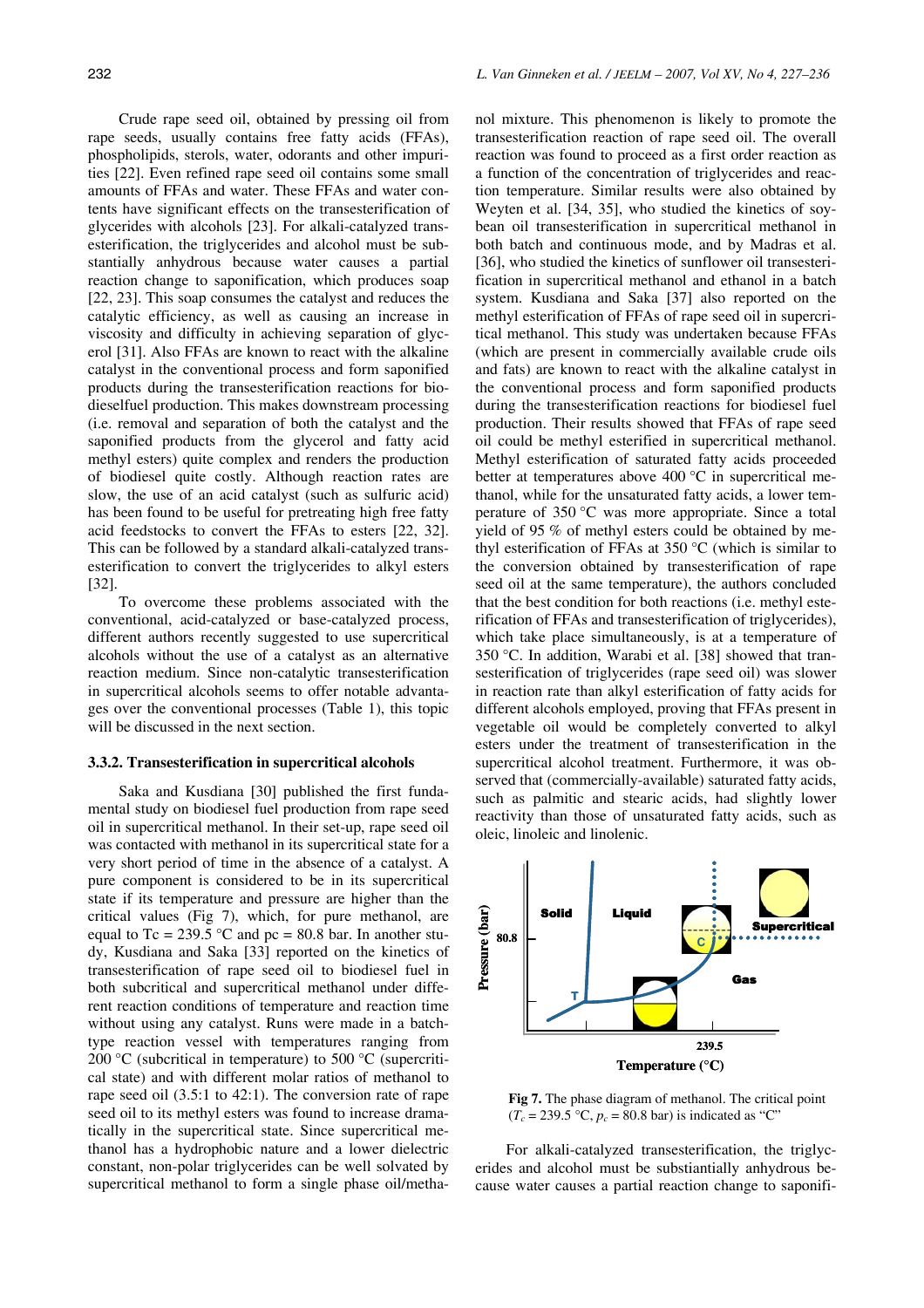cation, which produces soap. This soap consumes the catalyst and reduces the catalytic efficiency, as well as causing an increase in viscosity and difficulty in achieving separation of glycerol [31]. Therefore, Kusdiana and Saka [39] studied the effect of water on the yield of methyl esters in transesterification of triglycerides and methyl esterification of fatty acids as treated by the supercritical methanol method (350 °C, 43 MPa, 4 min. of treatment with a methanol to oil molar ratio of 42:1). For the transesterification of triglycerides in supercritical methanol, the amount of water added into the reaction system did not have a significant effect on the conversion. A complete conversion was still obtained, even for a water content of up to 36 %. For the methyl esterification of oleic acid, the conversion to methyl oleate was somewhat reduced when the water content was increased, which was probably attributed to further hydrolysis of the formed methyl oleate to oleic acid at high temperature. In addition, further experiments were carried out by adding a greater amount of water to the reaction system. A water addition as high as 50 % did not greatly affect the yield of methyl esters. In the presence of water, triglycerides in vegetable oil were probably hydrolyzed to fatty acids during supercritical treatment, which could then be further methyl esterified during the supercritical methanol treatment to produce a high yield. These results indicated that the presence of water in crude vegetable oil as well as in their wastes is not an obstacle in the supercritical process, and hence various types of vegetable oils from virgin to crude and their wastes can be readily used for biodiesel production by the supercritical methanol method.

# **3.4. European and Member State policies on supporting biofuels**

Gaining biodiesel from oily biomass, produced during the phytoremediation process, could be an interesting economic valorisation. However, once biodiesel has been produced, it must be brought to the market. Biofuels are suffering from a higher production cost in comparison with its fossil counterpart. EU- produced biodiesel would break even at oil prices of 60  $\epsilon$  per barrel [40]. At the end of April 2007, a barrel of oil was priced  $49.78 \in [41]$ . Biofuels therefore need some support to trigger a market breakthrough. The European Commission (EC) and its Member States are using both legislation and formal directives to promote biofuel production and use within the EU, such as:

#### **3.4.1. Support to agriculture**

Under the CAP (common agricultural policy), applied in the first 15 countries of the EU since 1993, EU farmers are required to set aside 10 % of their land. In return they receive a set-aside compensation payment. Additionally EU farmers are allowed to plant oilseeds on the set-aside land [42].

Special aid for energy crops grown on non-set-aside land was initiated in 2004. Energy crops – those grown for the production of biofuels or for use as biomass in the production of electric and thermal energy – were eligible for a premium of  $\epsilon$  45 per hectare. The effect of the premium on the final is limited to  $\epsilon$  0.03–0.04/l biodiesel [43].

# **3.4.2. Support to biofuel production facilities**

Governmental support for the construction of a production plant can be an incentive to investors. This is particularly interesting for the production of secondgeneration biofuels. These are fuels derived from a broad range of feedstock products, including by-products and woody materials (lignocellulosic ethanol & Fischer-Tropsch biodiesel). The technologies to produce these advanced biofuels are generally in the developing or demonstration phase. For the more common biofuels (biodiesel & ethanol) the impact of this kind of support is very limited. Countries as Germany, France, Austria and Sweden supported biofuel production facilities in the demonstration phase. Nowadays the support is concentrated on second-generation biofuels [43].

#### **3.4.3. Fuel quality standards**

Fuel quality standards are essential to create guidelines for the producer side and confidence in the product on the consumer side. Since 2004 a EU-wide biodiesel standard EN14214 has been established. At the same time the maximum biodiesel content in blends is limited to 5 % volume following the CEN diesel standard EN590 [44]. The Commission called for a revision of EN590 to increase the maximum blending capacity [43].

#### **3.4.4. Support by tax reduction**

In 2003, the European Energy Taxation Directive was amended to allow the Member States to grant tax reductions and/or exemptions in favor of renewable fuels under certain conditions [45]. This measure is particularly effective in countries with high taxes on fossil fuels. In

**Table 1**. Comparison between the conventional method and the supercritical methanol method for biodiesel production [10]

|                        | <b>Conventional method</b>                 | scMeOH method              |
|------------------------|--------------------------------------------|----------------------------|
| Reaction time          | 1–8 h                                      | $120 - 240$ sec.           |
| Reaction conditions    | 0.1 MPa, $30-65^{\circ}$ C                 | $> 8.08$ MPa, $> 239.5$ °C |
| Catalyst               | Acid or alkali                             | None                       |
| Free fatty acids       | Saponified products                        | Methyl esters              |
| Yield                  | Normal                                     | Higher                     |
| Products to be removed | Methanol, catalyst and saponified products | Methanol                   |
| Process complexity     | High                                       | Low                        |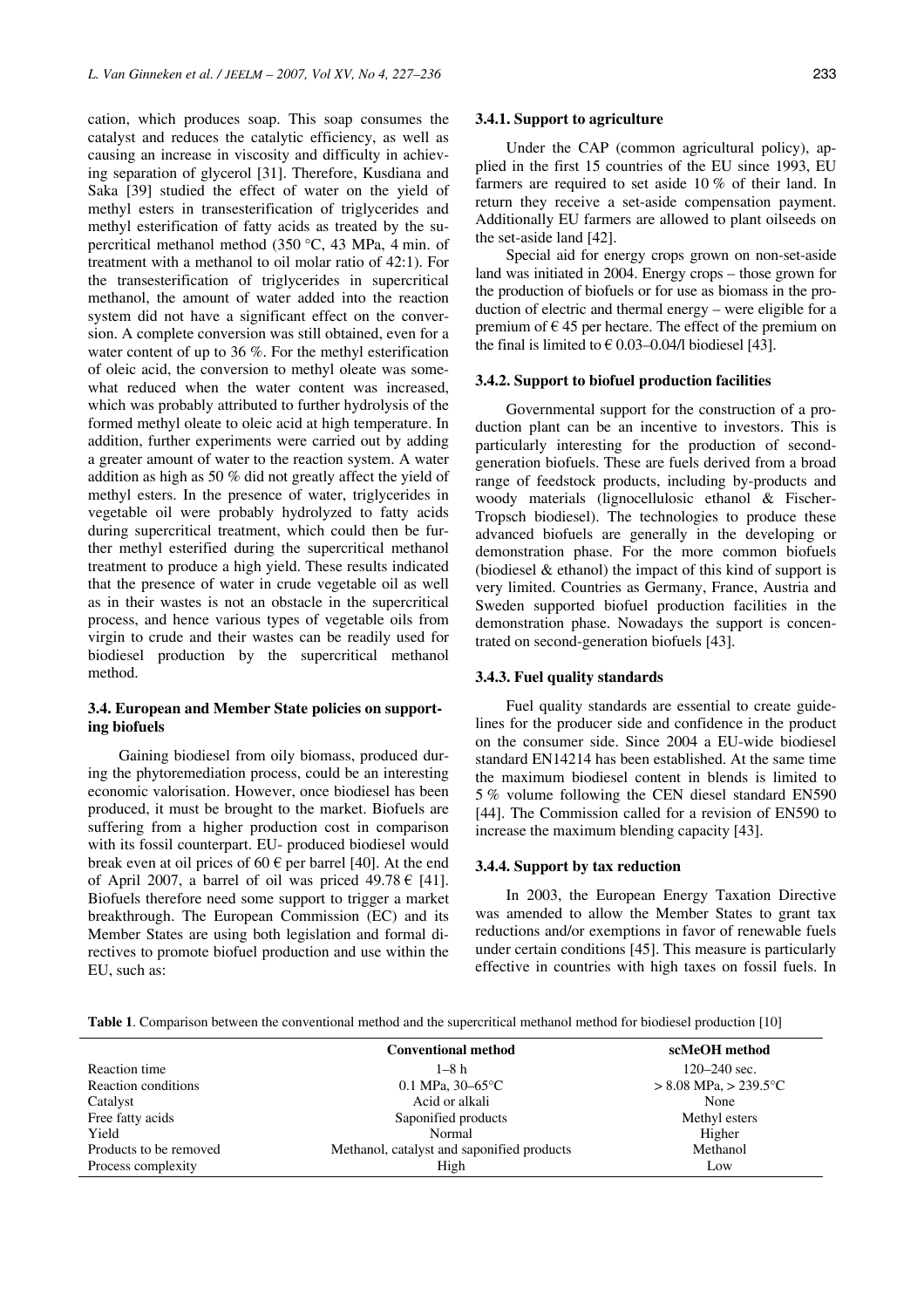2005, different European countries granted a biodiesel tax reduction: Germany (0.47 €/l), France (0.33 €/l), Austria (0.31 €/l), Sweden (0.395 €/l), Spain (0.30 €/l), Czech (0.329 €/l), Poland (0.29 €/l) and the UK (0.30 €/l). Due to the success of biofuels this led to a considerable loss of tax revenues by the member states. That is why many countries have decided to switch to a mandatory system or a mix between both systems [43].

Another approach to make biofuels more competitive is a system of tax reduction for an, by the government, authorized quota of biofuels. In this system, which has been applied in France, Italy and Belgium, tax exemption only applies to a well-defined volume (or quota) of biofuels. In this manner the government can control the amount of biofuels on the market as well as their tax revenue loss.

# **3.4.5. Mandates for fuel suppliers**

A fair part of the Member States are currently developing a mandatory system in combination with a partial or full tax exemption. The benefit of such systems is twofold: the prevention of high tax revenue losses and the creation of investment security for producers.

## **4. Conclusions and future outlook**

The necessity to decontaminate polluted sites is recognised worldwide, both socially and politically, because of the increasing importance placed on environmental protection and human health. Phytoremediation could be a viable option to decontaminate heavy-metal polluted soils, particularly when the biomass produced during the phytoremediation process could be economically valorised in the form of bioenergy. The use of metalaccumulating bioenergy crops might be suitable for this purpose.

If soils, contaminated with heavy metals, are phytoremediated with oil crops (such as *Brassica* spcs.), biodiesel production from the resulting plant oil could be a viable option to generate bioenergy. One of the major advantages of using the non-catalyzed supercritical methanol process over the more conventional basecatalyzed process for this purpose is that downstream processing (i.e. purification of glycerol and fatty acid methyl esters) becomes much simpler and can make the production of biodiesel much more attractive. Since the excess methanol can be easily recycled, and virtually no waste products are produced, it can be regarded as a good example of *green –* environmental friendly – *chemistry*. In addition, the presence of FFAs in the crude vegetable oils is not a burden in the supercritical process. Furthermore, this technology enables to process waste oil and fat products much more efficiently than in the conventional (acid- or base-catalyzed) process because the presence of water in crude vegetable oil as well as in their wastes is not an obstacle in the supercritical process. Hence, various types of vegetable oils from virgin to crude and their wastes can be readily used for biodiesel production by the supercritical methanol method.

However, some crucial questions about the content of heavy metals in biodiesel, obtained from the oil of plants used for the fytoremediation of soils polluted with heavy metals, remain unanswered. In their study on the accumulation and distribution of heavy metals in oil crops, Angelova et al. [46] determined the content of the heavy metals Cd, Cu, and Pb in plant organs and in the oil of rape seed (*Brassica napus* L.), which was grown in a polluted area. The distribution of heavy metals in the organs of crops had a selective character that decreased in the following order: leaves > stems > roots > fruit shell > seeds. Although the concentration effect of heavy metals was the lowest in the seeds (which contain the pure plant oil), the quantities of Pb, Cu and Cd in the rape seed oil were higher than the accepted maximum permissible concentrations for human consumption. If biodiesel exhaust fumes from such rape seed plants – specifically selected for their high heavy-metal uptake capacity – will have hazardous metal emissions is virtually unknown. Further scientific research to investigate this issue is essential. It is crucial that the remediation effect of the plant will not be tackled by higher heavy-metal emissions of vehicles, running on biodiesel obtained from phytoremediation plants.

#### **References**

- 1. RÖMKENS, P. F. A. M. *et al*. *Risico's van cadmium en lood in moestuinen in de Kempen*. Nageningen: Altera, 2005. 166 p.
- 2. EEA European Environment Agency, Down to earth: Soil degradation and sustainable development in Europe*. Environmental Issues Series*, 2000, No 16, p. 1–32.
- 3. EMEP Status Report 2/06, Heavy Metals: Transboundary Pollution of the Environment. *Joint MSC-E & CCC Report*, 2006. 79 p.
- 4. WILTSE, C. C.; ROONEY, W. L.; CHEN, Z.; SCHWAB, A. P.; BANKS, M. K. Greenhouse evaluation of agronomic and crude oil phytoremediation potential among alfalfa genotypes. *Journal of Environmental Quality*, 1998, 27, p 169–173.
- 5. VAN DER LELIE, D.; SCHWITZGUÉBEL, J. P.; GLASS, D. J.; VANGRONSVELD, J.; BAKER, A. Assessing phytoremediation's progress in the United States and Europe. *Environ. Sci. Technol*., 2001, 35, p. 447A–452A.
- 6. MILLER, R. R. *Phytoremediation, technology overview report*. Ground-Water Remediation Technologies Analysis Center, Pitssburgh, PA, USA, 1996. 80 p.
- 7. MEERS, E. *Phytoextraction of heavy metals from contaminated dredged sediments*. Thesis submitted in the fulfilment of the requirements for the degree of Doctor (Ph.D.) in Applied Biological Sciences, Ghent University, Belgium, 2005. 341 p.
- 8. BAKER, A. J. M.; REEVES, R. D. & HAJAR, A. S. M. Heavy metal accumulation and tolerance in British populations of the metallophyte Thlaspi caerulescens J. & C. Presl. (Brassicaceae). *New Phytologist*, 1994, 127, p 61–68.
- 9. WINDSOR, J. On some species of Thlaspi. *The Naturalist*, 1866, 2, p 31–32.
- 10. BAKER, A. J. M. & BROOKS, R. R. Terrestrial higher plants which hyperaccumulate metallic elements – a review of their distribution, ecology and phytochemistry. *Biorecovery*, 1989, 1, p 81–126.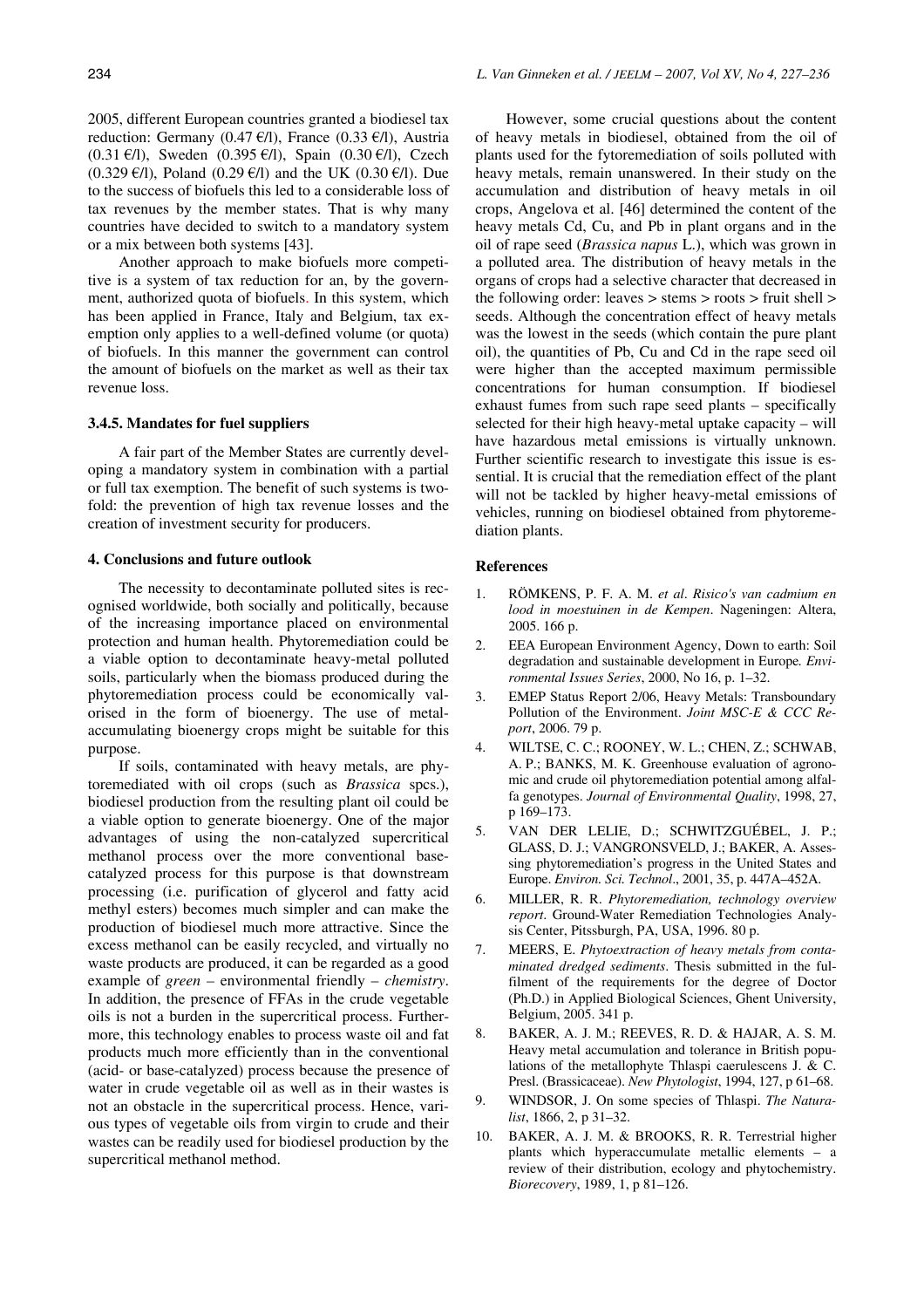- 11. ROBINSON, B. H.; LEBLANC, M.; PETIT, D.; BROOKS, R. R.; KIRKMAN, J. H.; GREGG, P. E. H. The potential of Thlaspi caerulescens for phytoremediation of contaminated soils. *Plant and Soil*, 1998, 203, p 47–56.
- 12. EBBS, S. D.; KOCHIAN, L. V. Toxicity of Zn and Cu to Brassica species:implications for phytoremediation. *Journal of Environmental Quality*, 1997, 26, p 776–781.
- 13. KUMAR, P. B. A. N.; DUSHENKOV, V.; MOTTO, H.; RASKIN, I. Phytoextraction: the use of plants to remove heavy metals from soils. *Environmental Science and Technology*, 1995, 29, p 1232–1238.
- 14. SALT, D. E.; BLAYLOCK, M.; KUMAR, N. P. B. A.; DUSHENKOV, V.; ENSLEY, B. D.; CHET, I.; RASKIN, I. Phytoremediation: a novel strategy for the removal of toxic metals from the environment using plants. *Biotechnology*, 1995, 13, p 468–474.
- 15. EBBS, S. D.; LASAT, M. M.; BRADY, D. J.; CORNISH, R.; GORDON, R.; KOCHIAN, L. V. Phytoextraction of cadmium and zinc from a contaminated soil. *Journal of Environmental Quality*, 1997, 26, p 1424–1430.
- 16. LIPHADZI, M. S.; KIRKHAM, M. B. Phytoremediation of soil contaminated with heavy metals: a technology for rehabilitation of the environment. *S. Afr. J. Bot*., 2005, 71, p 24–37.
- 17. DO NASCIMENTO, C. W.; AMARASIRIWARDENA, D.; XING, B. Comparison of natural organic acids and synthetic chelates at enhancing phytoextraction of metals from a multi-metal contaminated soil. *Environmental Pollution*, 2006, 140, p 114–123.
- MEERS, E.; RUTTENS, A.; HOPGOOD, M.; LESAGE, E.; TACK, F. M. G. Potential of Brassica rapa, Cannabis sativa, Helianthus annuus and Zea mays for phytoextraction of heavy metals from calcareous dredged sediment derived soils. *Chemosphere*, 2005, 61, p 561–572.
- 19. MARCHIOL, L.; ASSOLARI, S.; SACCO, P.; ZERBI, G. Phytoextraction of heavy metals by canola (Brassica napus) and radish (Raphanus sativus) grown on multicontaminated soil. *Environmental Pollution*, 2004, 132, p 21– 27.
- 20. GRISPEN, V. M. J.; NELISSEN, H. J. M.; VERKLEI, J. A. C. Phytoexttraction with Brassica napus: a tool for sustainable management of heavy metal contamianted soils. *Environmental. Pollution*, 2006, 144, p 77–83.
- 21. DEMIRBAS, A. Biodiesel from vegetable oils via transesterification in supercritical methanol. *Energy Convers. Manage*, 2002, Vol. 43, p 2349–2356.
- 22. MITTELBACH, M.; REMSCHMIDT, C. *Biodiesel*: the comprehensive handbook. Austria: M. Mittelbach, 2004. 332 p.
- 23. MA, F.; HANNA, M. A. Biodiesel production: a review. *Bioresource Technology*, 1999, Vol. 70, p 1-15.
- 24. PINTO, A. C.; GUARIEIRO, L. L. N.; REZENDE, M. J. C.; RIBEIRO, N. M.; TORRES, E. A.; LOPES, W. A.; PEREIRA, P. A. DE P.; DE ANDRADE, J. B. Biodiesel: an overview. *J. Braz. Chem. Soc*., 2005, Vol. 16, No 6B, p 1313–1330.
- 25. SCHUCHARD, U.; SERCHELI, R.; VARGAS, R. M. Transesterification of vegetable oils: a review. *J. Braz. Chem. Soc*., 1998, Vol. 9, No 1, p 199–210.
- 26. FRIEDMAN, B.; PRYDE, E. H.; MOUNTS, T. L. Variables affecting the yields of fatty esters from transesterified vegetable oils. *JAOCS*, 1984, Vol. 61, p 1638–1643.
- 27. MARCHETTI, J. M.; MIQUEL, V. U.; ERRAZU, A. F. Possible methods for biodiesel production. *Renew. Sust. Energy Rev.*, 2007, Vol. 11, No. 6, p 1300–1311.
- 28. ISO, M.; CHEN, B.; EGUCHI, M.; KUDO, T.; SHRESTHA, S. Production of biodiesel fuel from triglycerides and alcohol using immobilized lipase. *J. Mol. Catal. B – Enzym*, 2001, Vol. 16, p 53–58.
- 29. SWAB, A. W.; BAGBY, M. O.; FREEDMAN, B. Preparation and properties of diesel fuels from vegetable oils. *Fuel*, 1987, Vol. 66, p 1372–1378.
- 30. SAKA, S.; KUSDIANA, D. Biodiesel fuel from rape seed oil as prepared in supercritical methanol. *Fuel*, 2001, Vol. 80, p 225–231.
- 31. FUKUDA, H.; KONDO, A.; NODA, H. Biodiesel fuel production by transesterification of oils. *J. Biosci. Bioeng.*, 2001, Vol. 92, p 405–416.
- 32. VAN GERPEN, J. Biodiesel processing and production. *Fuel Process. Technol*., 2005, Vol 86, p 1097–1107.
- 33. KUSDIANA, D.; SAKA, S. Kinetics of transesterification in rape seed oil to biodiesel fuel as treated in supercritical methanol. *Fuel*, 2001, Vol. 80, p 693–698.
- 34. WEYTEN, H.; WILLEMS, L.; ADRIANSENS, W.; VAN GINNEKEN, L.; DEVOLDERE, K. Biodiesel fuel from vegetable oil by transesterification in supercritical methanol. In *Proc. ESF Workshop Supercritical Fluids as Active Media: Fundamentals and Applications*. Valladolid, 20–22 Sept. 2001. 177 p.
- 35. WEYTEN, H.; WILLEMS, L.; ADRIANSENS, W.; VAN GINNEKEN, L. Transesterification reaction of vegetable oil in supercritical methanol. In *Proc. 8th Meeting Supercritical Fluids*. Bordeaux, 14–17 Apr. 2002, p. 139.
- 36. MADRAS, G.; KOLLURU, C.; KUMAR, R. Synthesis of biodiesel in supercritical fluids. *Fuel*, 2004, Vol. 83, p 2029–2033.
- 37. KUSDIANA, D.; SAKA, S. Methyl esterification of free fatty acids of rape seed oil as treated in supercritical methanol. *J. Chem. Eng. Jpn*., 2001, Vol. 34, p 383–387.
- 38. WARABI, Y.; KUSDIANA, D.; SAKA, S. Reactivity of triglycerides and fatty acids of rape seed oil in supercritical alcohols. *Bioresour. Technol*., 2004, Vol. 91, p 283– 287.
- 39. KUSDIANA, D.; SAKA, S. Effects of water on biodiesel fuel production by supercritical methanol treatment. *Bioresour. Technol*., 2004, Vol. 91, p 289–295.
- 40. SCHNEPF, R*. European Union biofuels policy and agriculture: an overview*. CRS Report for US Congress, March 2006, p 1–6.
- 41. Energy information administration. Available from Internet: <http://tonto.eia.doe.gov/dnav/pet/hist/brted.htm>.
- 42. Council Regulation (EC), No. 1251/1999, Article 6(1), May 1999.
- 43. PELKMANS, L. *et al*. *Measures for the promotion of biofuels*. Premia, May 2007, p 14–25.
- 44. Dieselnet. Available from Internet: <http://www.dieselnet.com/>.
- 45. Council Directive 2003/96/EC. Restructuring the Community framework for the taxation of energy products and electricity.
- 46. ANGELOVA, V.; IVANOVA, R.; IVANOV, K. Heavy metal accumulation and distribution in oil crops. Communications in Soil Sci. *Plant Analysis*, 2005, Vol. 35, No. 17–18, p 2551–2566.